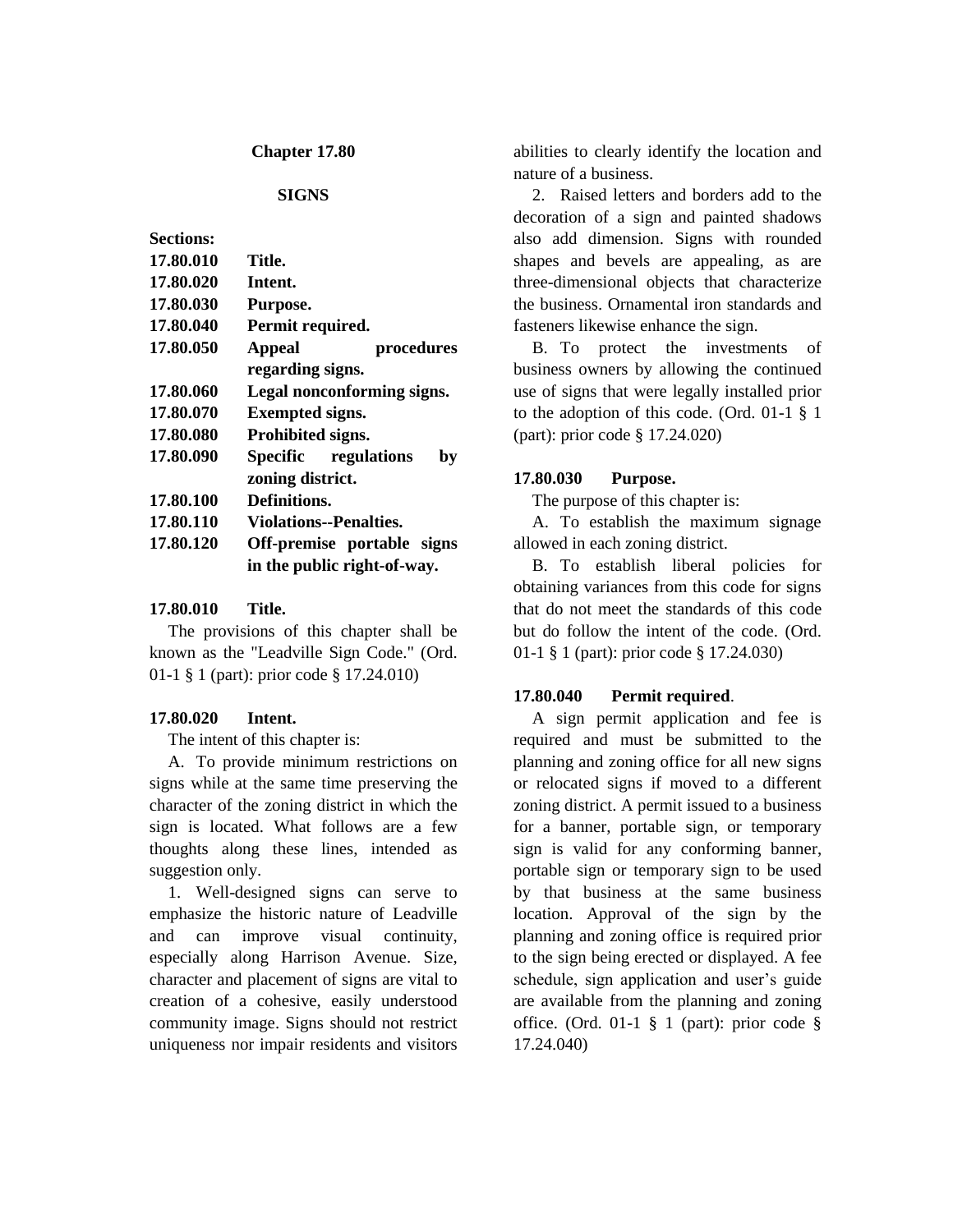# **17.80.50 Appeal procedures regarding signs.**

A. Requests to change the status of a legal nonconforming sign, or to have a sign designated as a historically significant sign shall be approved pursuant to a sign review hearing before the board of adjustment.

B. Variances to the sign code and appeals of decisions of an administrative officer or agency shall follow the board of adjustment procedures set forth in Section 17.88.030. (Ord. 01-1 § 1 (part): prior code § 17.24.050)

## **17.80.060 Legal nonconforming signs**.

Legal nonconforming signs are permitted.

A. Legal nonconforming signs may be replaced if the sign is destroyed through no fault of the owner.

B. A sign can be designated as a historically significant sign and permitted as a legal nonconforming sign pursuant to a sign review hearing before the board of adiustment.

C. Legal nonconforming signs may not be altered or changed so as to increase the area or degree of nonconformity of the sign.

D. Legal nonconforming signs may not be altered to advertise a different business name. (Ord. 01-1 § 1 (part): prior code § 17.24.060)

### **17.80.070 Exempted signs.**

The following signs are not subject to the provisions of this chapter:

A. Official government and public utility signs and notices.

B. Flags of nations, or organization of nations, state, county, city, any religious, civic or fraternal organization or educational institution except when used in connection

with a commercial promotion or as an advertising device.

C. Temporary decorations or displays that are customarily associated with any national, local or religious holiday or celebration.

D. Signs displayed on motor vehicles or trailers that are being operated or stored in the normal course of business provided that the vehicles are parked or stored in areas appropriate to their use as vehicles.

E. Fine art painted on outside walls that serves no commercial purpose.

F. Window signs in the retail core and commercial districts. (Ord. 01-1 § 1 (part): prior code § 17.24.070)

## **17.80.080 Prohibited signs**.

The following signs are prohibited:

A. Signs that are not securely affixed to any structure or not constructed to withstand substantial snow and wind loading;

B. Signs with searchlights, revolving beacons, flashing lights, holographic signs or signs with any type of animation or intermittent lighting effects, except traditional barber poles, clocks, or thermometers;

C. Signs designed to resemble public signs and traffic control devices;

D. Signs attached to any tree or utility pole;

E. Signs with surfaces that reflect light in a dangerous manner;

F. Parked vehicles including, but not limited to, automobiles, trucks, buses, trailers, mobile homes, boats and the like shall not be used as a sign or sign structure. (Ord. 01-1 § 1 (part): prior code § 17.24.080)

# **17.80.90 Specific regulations by zoning district.**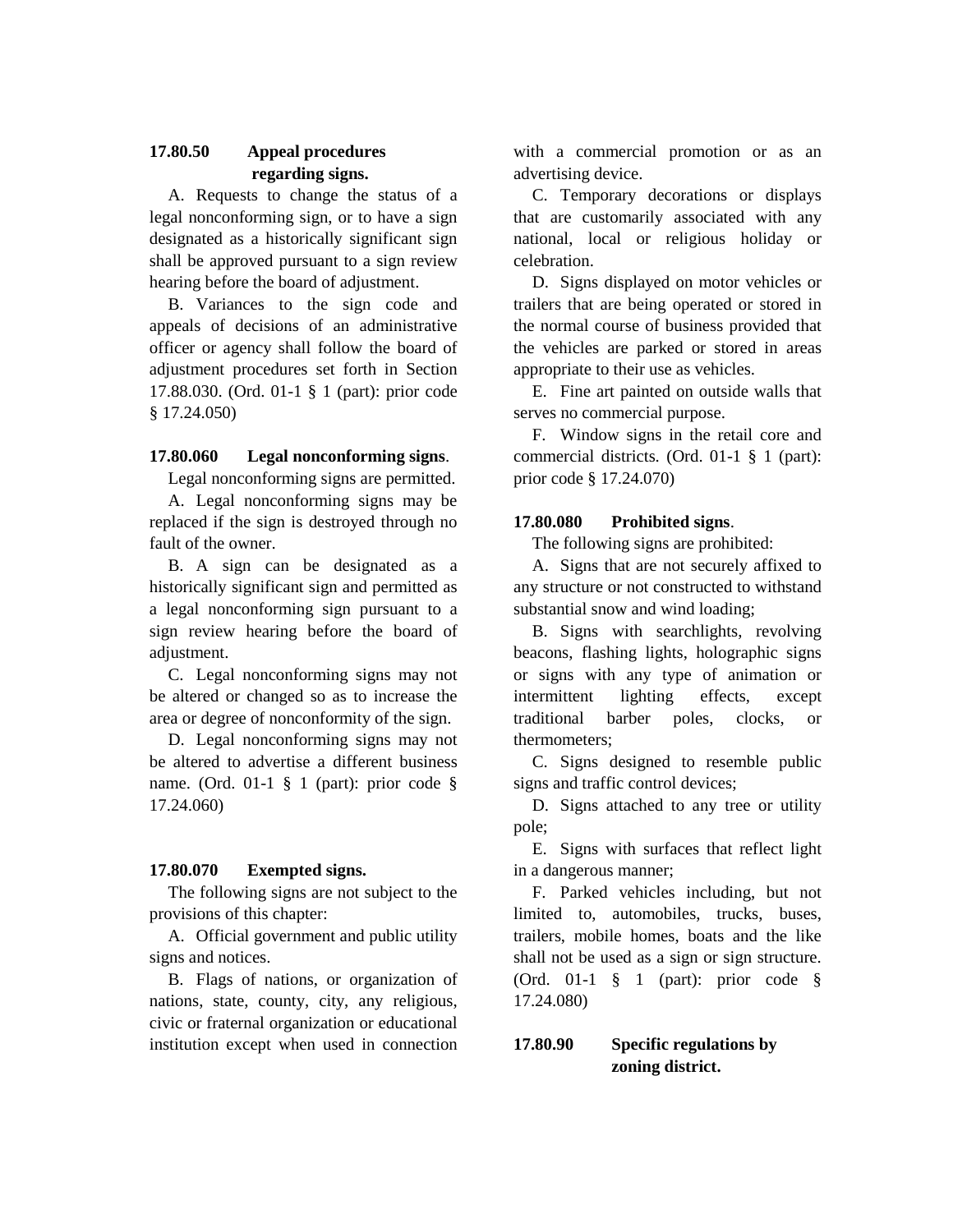The following table summarizes the types of signs and associated regulations allowed in each zoning district. See regulations for more specific information. Signs not listed

are considered permitted. For purposes of this table, "R" means permitted signs, "P" means prohibited signs and "C" means permitted subject to some conditions.

| <b>Types of Signs</b>    | $R-1$                                          | $R-2$                                     | TR                                               | RC            | $\mathbf C$                                                         |
|--------------------------|------------------------------------------------|-------------------------------------------|--------------------------------------------------|---------------|---------------------------------------------------------------------|
| Home Occupation          |                                                |                                           |                                                  |               | Up to 4 sq.   Up to 4 sq.   Up to 6 sq.   Up to 8 sq.   Up to 8 sq. |
|                          | per ft.<br>ft.                                 | per ft.                                   | per ft.                                          | per ft.       | per                                                                 |
|                          | occupation                                     | occupation                                | occupation                                       | occupation    | occupation                                                          |
| Internally<br><b>or</b>  | P                                              | P                                         | P                                                | P             | R                                                                   |
| Directly                 |                                                |                                           |                                                  |               |                                                                     |
| <b>Illuminated Signs</b> |                                                |                                           |                                                  |               |                                                                     |
| External                 | Signage Up to 25 sq. Up to 25 sq. Up to 25 sq. |                                           |                                                  |               | See specific See specific                                           |
| Area                     | ft.                                            | ft.                                       | ft.                                              | below.        | type of sign type of sign<br>below.                                 |
| Freestanding Sign        |                                                |                                           | 1 of either $ 1$ of either $ 1$ of either        | $\mathbf{1}$  | per Total of 200                                                    |
|                          | freestanding                                   | freestanding                              | freestanding                                     | business      | sq. ft or less                                                      |
|                          |                                                |                                           | or projecting or projecting or projecting        | entrance      | of w/no<br>>100                                                     |
|                          |                                                |                                           | of 12 sq. ft. of 12 sq. ft. of 12 sq. ft.        | either        | sq.<br>ft<br>per                                                    |
|                          |                                                |                                           | or less per or less per or less per freestanding |               | side                                                                |
|                          | side                                           | side                                      | side                                             | or projecting |                                                                     |
|                          |                                                |                                           |                                                  |               | Freestanding $\begin{vmatrix} 1 & sq. \end{vmatrix}$ ft. or         |
|                          |                                                |                                           |                                                  |               | : 25 sq. ft. or less for ea. 1                                      |
|                          |                                                |                                           |                                                  | less per side | linear foot of                                                      |
|                          |                                                |                                           |                                                  |               | street                                                              |
|                          |                                                |                                           |                                                  |               | frontage per                                                        |
|                          |                                                |                                           |                                                  |               | building/lot.                                                       |
|                          |                                                |                                           |                                                  |               | Top of sign                                                         |
|                          |                                                |                                           |                                                  |               | no more than                                                        |
|                          |                                                |                                           |                                                  |               | 20'<br>above                                                        |
|                          |                                                |                                           |                                                  |               | ground<br><b>or</b>                                                 |
|                          |                                                |                                           |                                                  |               | surface<br>of                                                       |
|                          |                                                |                                           |                                                  |               | <b>Hwy. 24</b>                                                      |
| Projecting Sign          | 1                                              |                                           | of either $1$ of either $1$ of either $1$        | per 1         | per                                                                 |
|                          | freestanding freestanding                      |                                           | freestanding                                     | business      | of<br>business                                                      |
|                          |                                                |                                           | or projecting or projecting or projecting        | entrance      | of $20$ sq. ft. or                                                  |
|                          |                                                | of 12 sq. ft. of 12 sq. ft. of 12 sq. ft. |                                                  | either        | less per side,                                                      |
|                          |                                                |                                           | or less per or less per or less per freestanding |               | per business                                                        |
|                          | side                                           | side                                      | side                                             | or projecting | entrance.                                                           |
|                          |                                                |                                           |                                                  | Projecting:   |                                                                     |
|                          |                                                |                                           |                                                  | 20 sq. ft. or |                                                                     |
|                          |                                                |                                           |                                                  | less per side |                                                                     |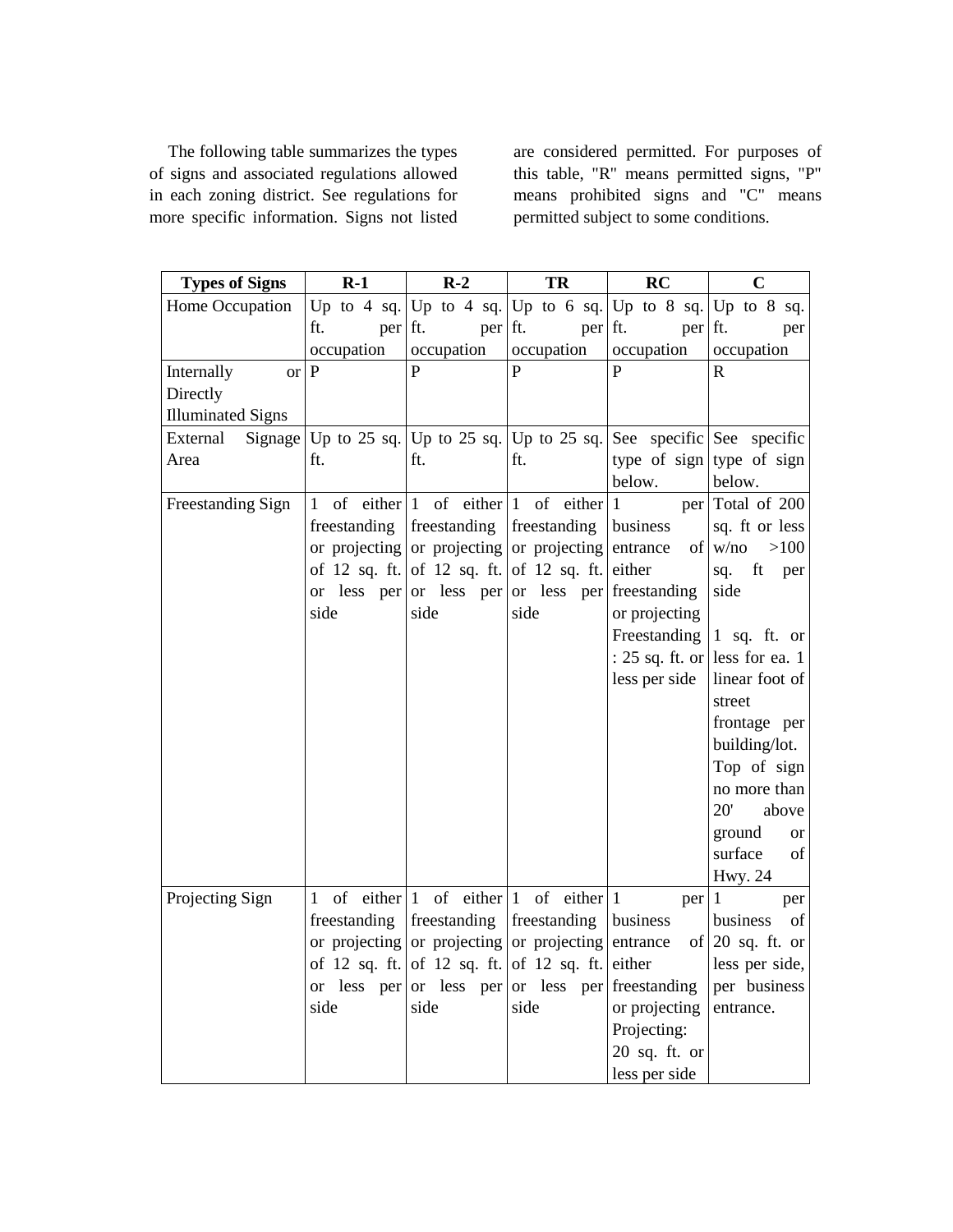| <b>Types of Signs</b> | $R-1$          | $R-2$                   | TR           | RC                              | $\mathbf C$                                                 |
|-----------------------|----------------|-------------------------|--------------|---------------------------------|-------------------------------------------------------------|
| Murals                |                |                         |              |                                 | All must be All must be All must be All must be All must be |
|                       |                | approved by approved by |              |                                 | approved by approved by approved by                         |
|                       | city council   | city council            | city council | city council                    | city council                                                |
| Banners               | $\overline{P}$ | $\mathbf{P}$            |              |                                 | R Up to $120 \mid R$ Up to $120 \mid R$ Up to $120$         |
|                       |                |                         | days<br>ea.  | days<br>ea.                     | days<br>ea.                                                 |
|                       |                |                         | year.        | Total year. Equal year.         | Equal                                                       |
|                       |                |                         |              |                                 | area < 25 sq. to or < 100 to or < 100                       |
|                       |                |                         | ft.          | ft.<br>sq.                      | per sq. ft.<br>per                                          |
|                       |                |                         |              |                                 | business. No business. No                                   |
|                       |                |                         |              | single                          | single                                                      |
|                       |                |                         |              |                                 | $\text{banner} > 50 \text{banner} > 50$                     |
|                       |                |                         |              | sq. ft.                         | sq. ft.                                                     |
| <b>Window Signs</b>   |                |                         |              | ${\bf R}$                       | $\mathbf R$                                                 |
| Wall Signs            |                |                         |              | $\mathbf R$                     | $\mathbf R$                                                 |
| Portable Signs        |                |                         |              | $\mathbf{1}$<br>R:<br>$per R$ : | $\mathbf{1}$<br>per                                         |
|                       |                |                         |              | business                        | on business<br>on                                           |
|                       |                |                         |              | business                        | business                                                    |
|                       |                |                         |              | premises.                       | premises.                                                   |
|                       |                |                         |              |                                 | Equal to or $\langle$ Equal to or $\langle$                 |
|                       |                |                         |              |                                 | 15 sq. ft. per 15 sq. ft. per                               |
|                       |                |                         |              |                                 | side. Secured side. Secured                                 |
|                       |                |                         |              |                                 | to withstand to withstand                                   |
|                       |                |                         |              | elements.                       | elements.                                                   |
| Premise<br>Off        |                |                         |              |                                 | C: Equal to $ C:$ Equal to                                  |
| Portable Signs on     |                |                         |              |                                 | or < 15 sq. or < 15 sq.                                     |
| the public right-of-  |                |                         |              |                                 | ft. per side. ft. per side.                                 |
| way                   |                |                         |              | Secured                         | to Secured<br>to                                            |
|                       |                |                         |              | withstand                       | withstand                                                   |
|                       |                |                         |              | elements.                       | elements.                                                   |
|                       |                |                         |              | See Section                     | See Section                                                 |
|                       |                |                         |              | 17.24.120                       | 17.24.120                                                   |
|                       |                |                         |              | for                             | for                                                         |
|                       |                |                         |              | conditions                      | conditions                                                  |

A.Residential Districts R1, R2.

1. Each home occupation may have up to a total of four square feet of signage for each occupation.

2. No internally or directly illuminated signs (to include neon).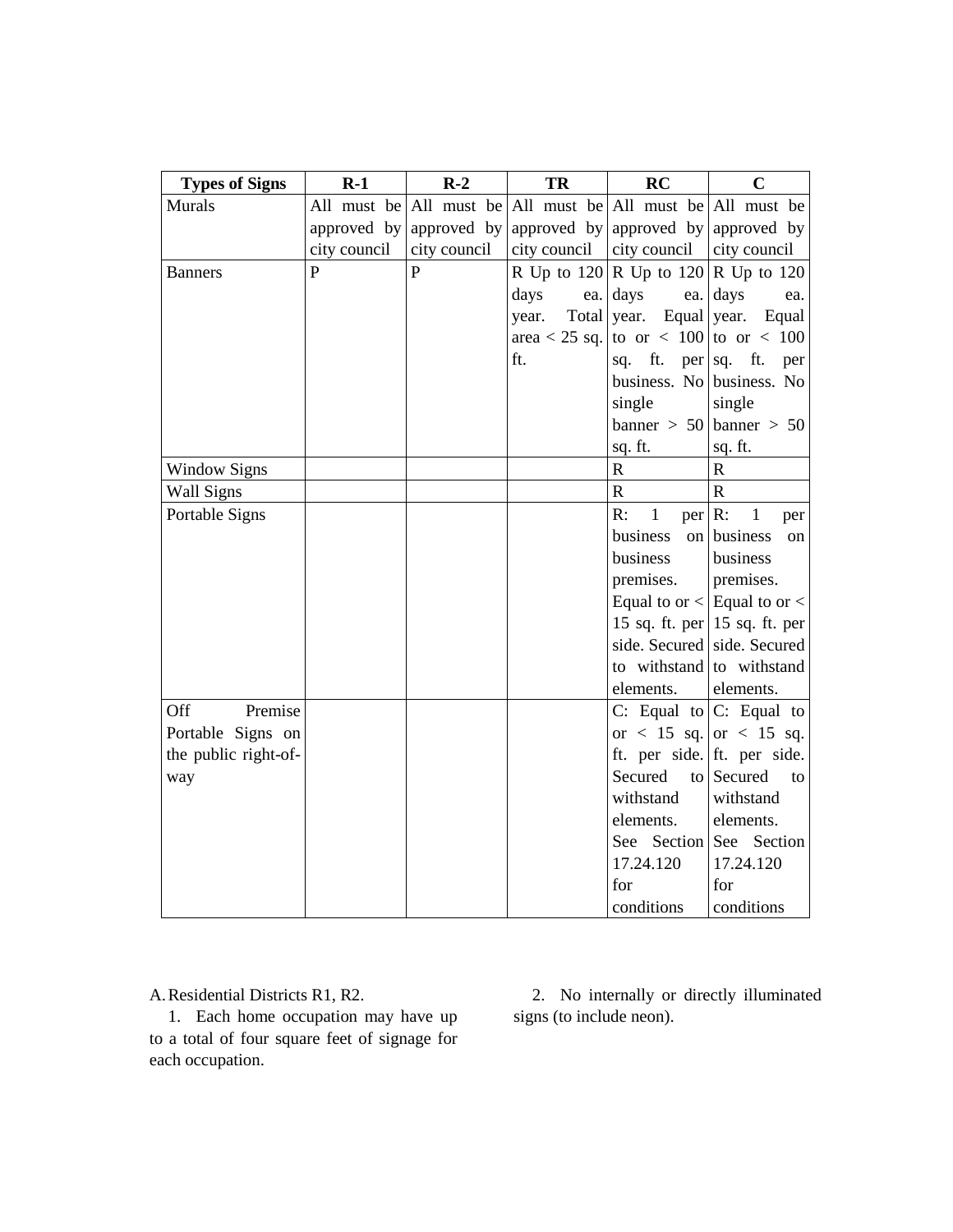3. Each business may have up to a total of twenty-five (25) square feet of external signage.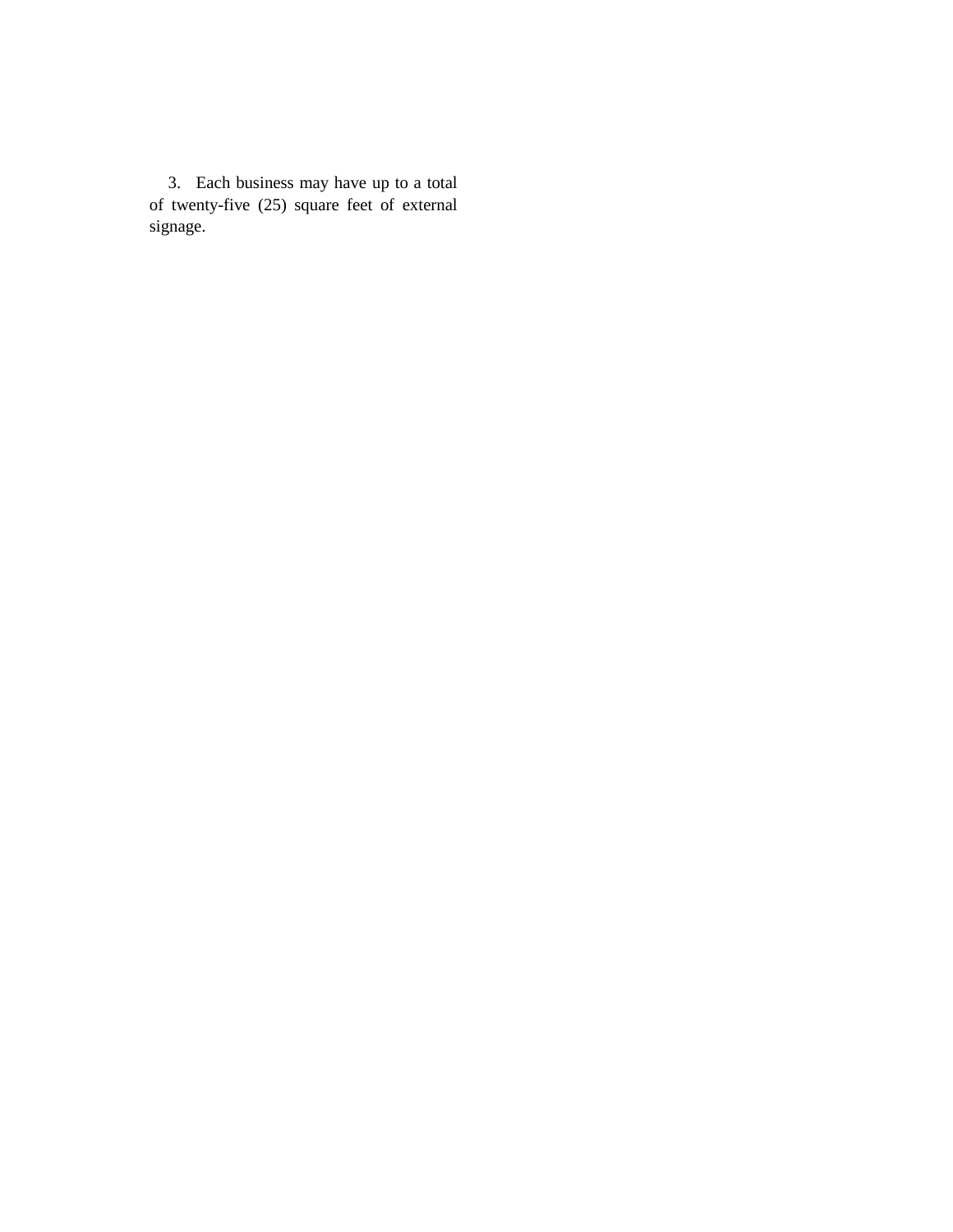4. Each business may have one freestanding or projecting sign.

5. Freestanding and projecting signs shall be twelve (12) square feet or less per side.

6. Legal nonconforming uses will apply the sign standards for the retail core for any standard not addressed in this subsection.

7. Uses requiring a CUP must have all signage approved during the CUP process. Decisions regarding signs in the CUP process will supercede provisions in this code regarding signs in these districts.

8. All murals must be approved by city council in accordance with the intents and purposes of the sign code.

9. Banners prohibited in these districts.

10. Businesses must remove their signs within thirty (30) days of going out of business.

11. For rent and for sale signs shall comply with the sign code requirements, except that no application, fee or permit shall be required.

12. Off Premise Signs.

a. Off premise signs are prohibited within sight of Highway 24.

b. The square footage of any off premise sign will be included when computing the total square footage of external signage.

B. Transitional Retail/Residential.

1. Each home occupation may have up to a total of six square feet of signage for each occupation.

2. No internally or directly illuminated signs (to include neon).

3. Each business may have up to a total of twenty-five (25) square feet of external signage.

4. Each business may have one freestanding or projecting sign.

5. Freestanding and projecting signs shall be twelve (12) square feet or less per side.

6. Legal nonconforming businesses will apply the sign standards for the retail core for any standard not addressed in this subsection.

7. Uses requiring a CUP must have all signage approved during the CUP process. Decisions regarding signs in the CUP process will supercede provisions in this code regarding signs in this district.

8. All murals must be approved by city council in accordance with the intents and purposes of the sign code.

9. Businesses may use banners to advertise for as many as one hundred twenty (120) days each calendar year. The total area for all banners shall not exceed twenty-five (25) square feet.

10. Businesses must remove their signs within thirty (30) days of going out of business.

11. For rent and for sale signs shall comply with the sign code requirements, except that no application, fee or permit shall be required.

12. Off Premise Signs.

a. Off premise signs are prohibited within sight of Highway 24.

b. The square footage of any off premise sign will be included when computing the total square footage of external signage.

C. Retail Core.

1. Each home occupation may have up to a total of eight square feet of signage for each occupation.

2. No internally or directly illuminated freestanding, wall, portable, projecting, roof or awning signs are permitted.

3. Each business may have one freestanding or projecting sign per business entrance.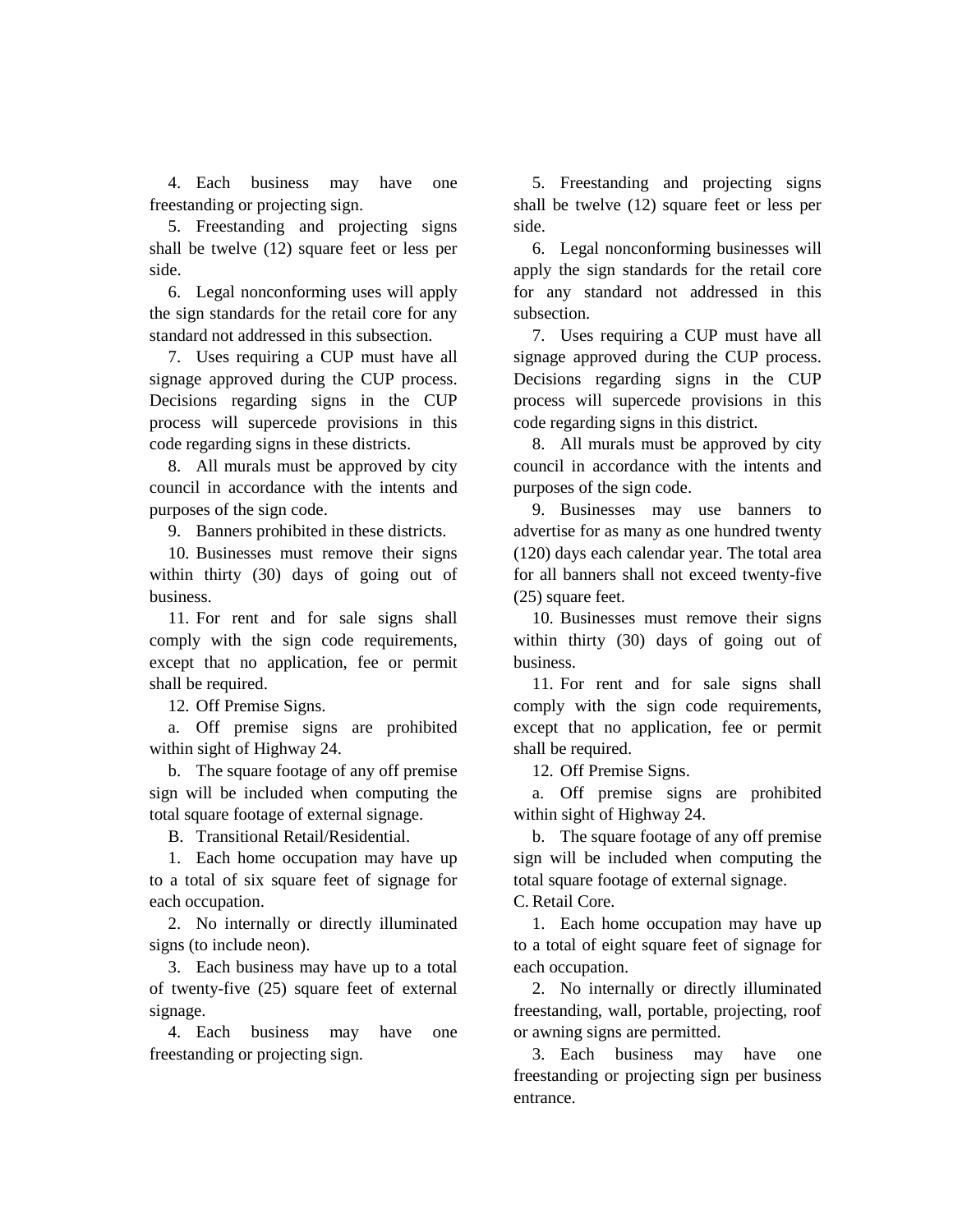4. The area of freestanding signs shall be twenty-five (25) square feet or less per side.

5. The area of projecting signs shall; be twenty (20) square feet or less per side.

6. Window signs are permitted.

7. Wall signs are permitted.

8. Uses requiring a CUP must have all signage approved during the CUP process. Decisions regarding signs in the CUP process will supercede provisions in this code regarding signs in this district.

9. All murals must be approved by city council in accordance with the intents and purposes of the sign code.

10. Businesses must remove their signs within thirty (30) days of going out of business.

11. For rent and for sale signs shall comply with the sign code requirements, except that no application, fee or permit shall be required.

12. Portable Signs.

a. Each business is limited to one portable sign.

b. Must be located on the business property or on the on the public right-of-way in accordance with Section 17.24.120.

c. Shall be equal to or less than fifteen (15) square feet per side.

d. Must be adequately secured to withstand adverse weather conditions.

13. Off Premise Signs.

a. Prohibited within sight of Highway 24, subject to Section 17.24.120.

14. Banners.

a. Shall be equal to or less than one hundred (100) total square feet per business with no single banner to exceed fifty  $(50)$ square feet.

b. A business may use banners to advertise for as many as one hundred twenty (120) days each calendar year.

D.Commercial District.

1. Each home occupation may have up to a total of eight square feet of signage for each occupation.

2. Internally illuminated signs are permitted but must not create unreasonable illumination.

3. Wall signs are permitted.

4. Window signs are permitted.

5. Each business may have one projecting sign of twenty (20) square feet or less per side, per business entrance.

6. Each building or lot may have freestanding signs of one square foot or less for each one linear foot of street frontage.

a. Total freestanding signs shall be equal to or less than two hundred (200) total square feet, and no greater than one hundred (100) square feet per side.

b. The top of any freestanding signs will not extend more than twenty (20) feet above ground level, or the surface of Highway 24 at the closest point, whichever is higher.

7. Portable Signs.

a. Each business is limited to one portable sign.

b. Must be located on the business property or on the on the public right-of-way in accordance with Section 17.24.120.

c. Shall be equal to or less than fifteen (15) square feet per side.

d. Must be adequately secured to withstand adverse weather conditions.

8. Banners.

a. Shall be equal to or less than one hundred (100) square feet per business with no single banner to exceed fifty (50) square feet.

b. A business may use banners to advertise for as many as one hundred twenty (120) days each calendar year.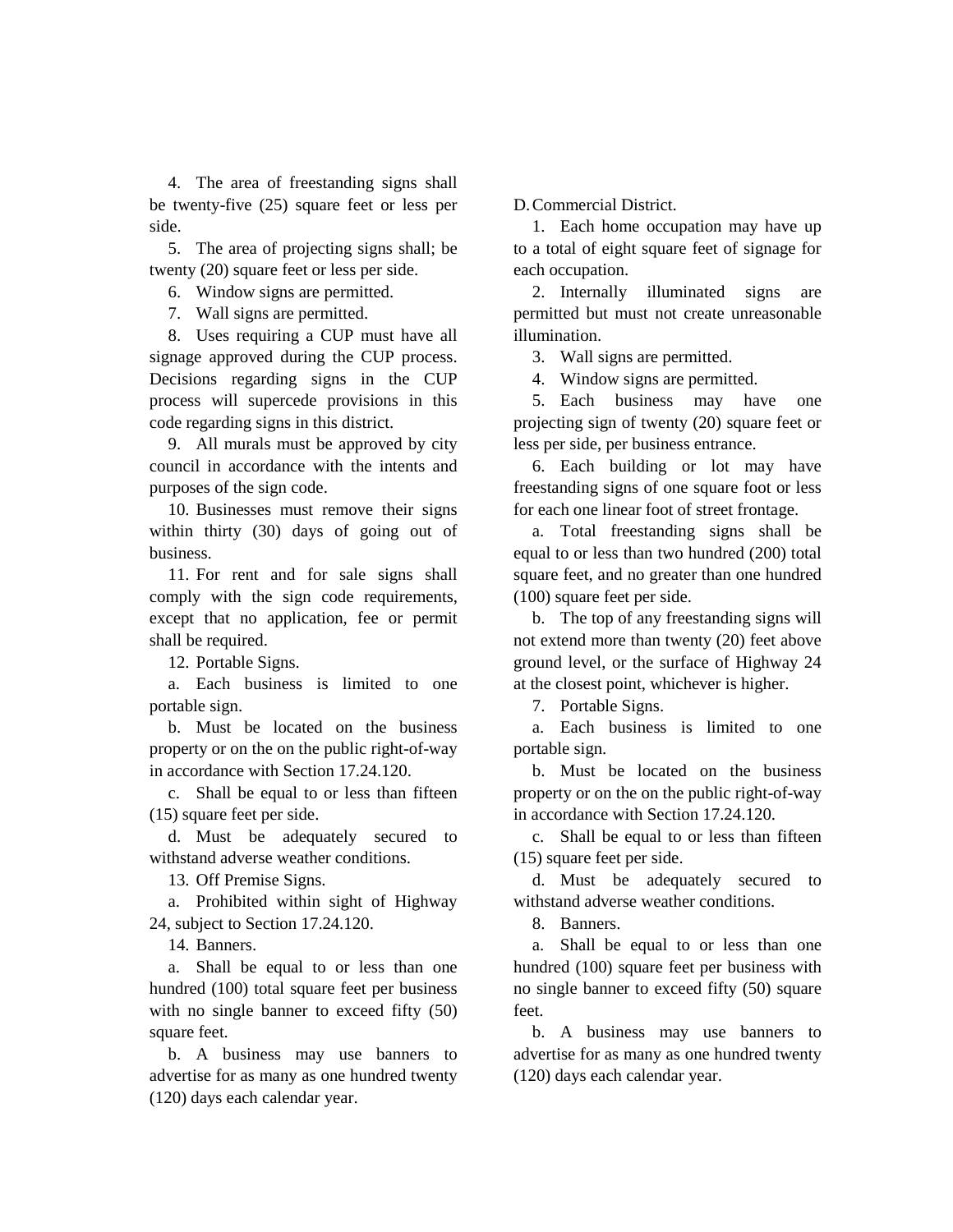9. All murals must be approved by city council in accordance with the intents and purposes of the sign code.

10. Businesses must remove their signs within thirty (30) days of going out of business.

11. For rent and for sale signs shall comply with the sign code requirements, except that no application, fee or permit shall be required.

12. Off Premise Signs.

a. Prohibited within sight of Highway 24, subject to Section 17.24.120. (Ord. 02-7 §§ 1, 2; Ord. 01-13 § 1; Ord. 01-1 § 1 (part): prior code § 17.24.090)

### **17.80.100 Definitions.**

As used in this chapter:

"Business" is any sole proprietorship, partnership, corporation or company, to include non-profits, with the exception of churches and home occupations.

"Home occupation" is a business run out of a home where the primary purpose of the dwelling is a home. For a more specific definition, see 17.08.020.

"Sign" means any medium, including its structure and component parts, which is used or intended to be used to attract attention to the subject matter for the purpose of advertising or proposing a commercial transaction and which is visible from any public thoroughfare or right-ofway. A visible sign is one capable of being seen without visual aid by a person of normal visual acuity.

1. "Banner" means a temporary sign made of cloth or a similar material and displayed outdoors.

2. "Legal nonconforming sign" means a sign lawfully erected and maintained prior to the adoption of the ordinance codified in this chapter, or which has been approved by the

board of adjustment in accordance with Section 17.88.030 of this title and which does not conform to the restrictions of this chapter.

3. "Directory sign" means a sign that serves as a common or collective identification for two or more businesses on the same lot or within the same building.

4. "Freestanding sign" means a sign that is supported by one or more columns, uprights or braces extending from the ground or an object on the ground and where no part of the sign is attached to any structure or building.

5. "Historically significant sign" means a nonconforming sign that has been designated as having historical significance by the board of adjustment in accordance with Chapter 17.88.

6. "Mural" means a sign painted directly on an outside wall.

7. "Portable sign" means an exterior, moveable, freestanding and unattached sign that uses letters, pictures or other graphics to advertise a business.

8. "Projecting sign" means a sign attached to a building or structure and extending in whole or in part eight inches or more beyond the surface of the building to which the sign is attached. A projecting sign must be eight feet above any sidewalk and ten (10) feet above a private roadway and may include roof signs.

9. "Roof sign" means a sign painted or placed on a roof which projects up to ten (10) feet of the roof line or fascia of the building in which it is mounted. A roof sign that is attached to the roof line is to be considered a projecting sign and is subject to all limitations of projecting signs.

10. "Temporary sign" means a sign intended for a definite and limited period of display for the purpose of announcing a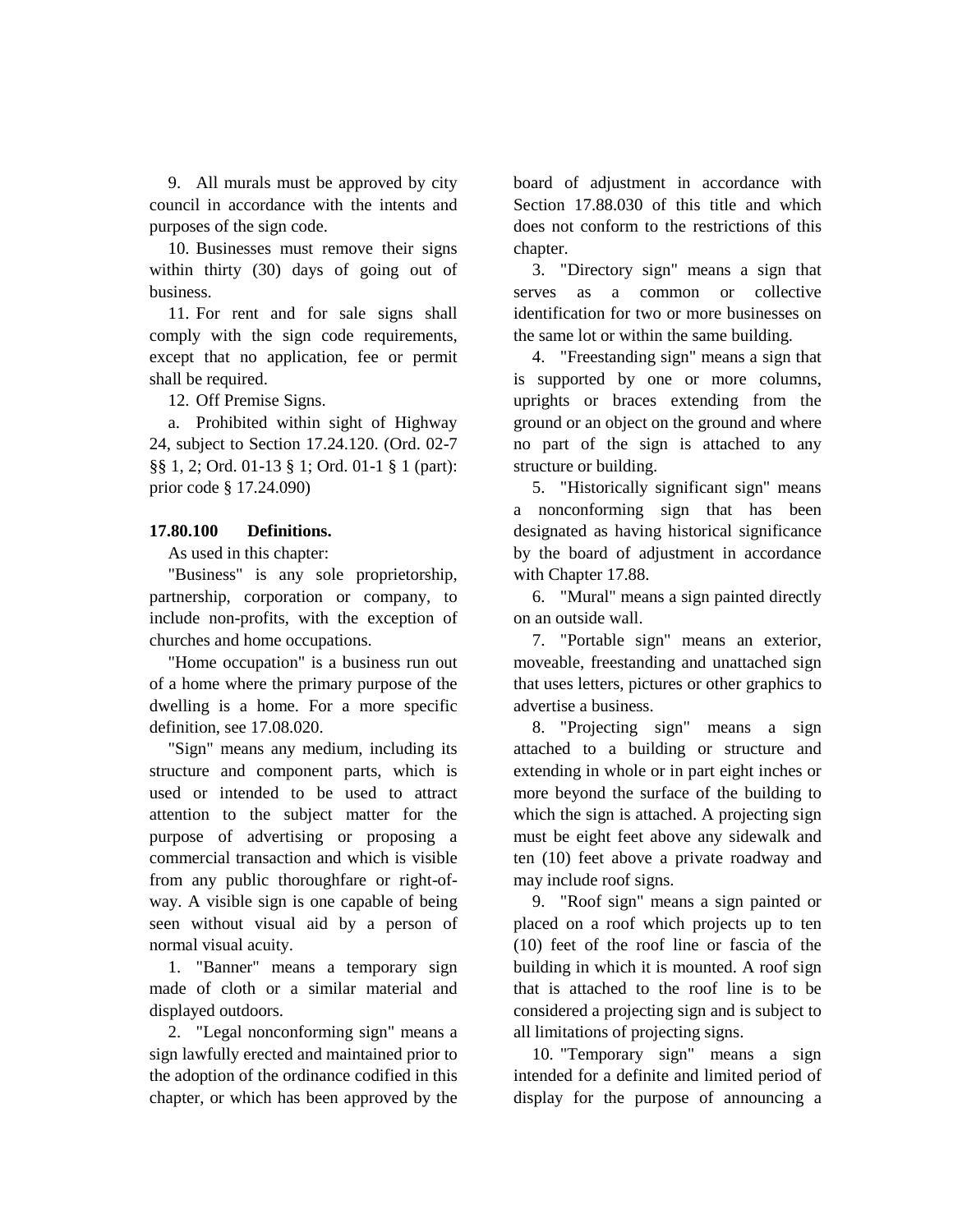special event or a sale of one time or unusual nature for the owner of the sign.

11. "Wall sign" means a sign displayed on or against a wall, where the face of the sign is parallel to the wall and extends less than eight inches from the wall.

12. "Window sign" means a sign that is painted on or located inside the window and intended to be seen from the exterior of the building. A window sign does not include merchandise.

13. "Off premise sign" means a sign advertising a business or sale conducted on property other than where the sign is located.

E. Sign Illumination.

1. "Internally illuminated" means a sign lighted by a light source that is within the sign and where the light travels through parts of the sign to the viewer.

2. "Directly illuminated" means a sign lighted by means of an unshielded light source that is effectively visible as part of the sign and where the light travels directly from the source to the viewer. This does not include illumination from the exterior of the sign by means of tubes of neon or other electrically charged inert gases.

3. "Indirect illumination" means a sign that is lighted from a shielded light source that illuminates the sign and where the light travels from the light source to the sign and is reflected to the viewer.

F. "Sign review hearing" means a hearing before the board of adjustment to determine: (1) the status of a legal nonconforming sign or (2) whether a sign shall be designated as historically significant sign, all in accordance with Chapter 17.88. (Ord. 01-1 § 1 (part): prior code § 17.24.100)

# **17.80.110 Violations--Penalties.**

It is unlawful for any person, firm or corporation to erect, construct, enlarge, alter, repair, move, use or maintain any sign or sign structure in this city, or cause or permit the same to be done, contrary to or in violation of any of the provisions of this chapter. (Ord. 01-1  $\S$  1 (part): prior code  $\S$ 17.24.110)

# **17.80.120 Off-premise portable signs in the public right-of-way.**

The city may issue revocable licenses to allow portable signs to be placed upon the public right-of-way in commercial and retail core zones within the city, provided such signs meet the following requirements and a sign permit application is submitted to and approved by the planning official. For purposes of this section, public right-of-way means beyond and including the curbs, contiguous shoulders, and appurtenances.

A. Signs advertising two or more businesses must not be larger than three feet in width and five feet in height and for a single business must not be larger than two and a half feet in width and four feet in height.

B. Portable signs may be placed in the public right-of-way in front of a business (other than the sign owner's business) subject to a statement on the sign permit application form by the owners and any tenants of the property adjacent to the public right-of-way where the sign is to be placed that there are no objections to the sign. Whenever there is a change in ownership of any business owner or tenant of property adjacent to the public right-of-way on which a portable sign is located, the new owner or tenant of such business may notify the planning official of its objection to the